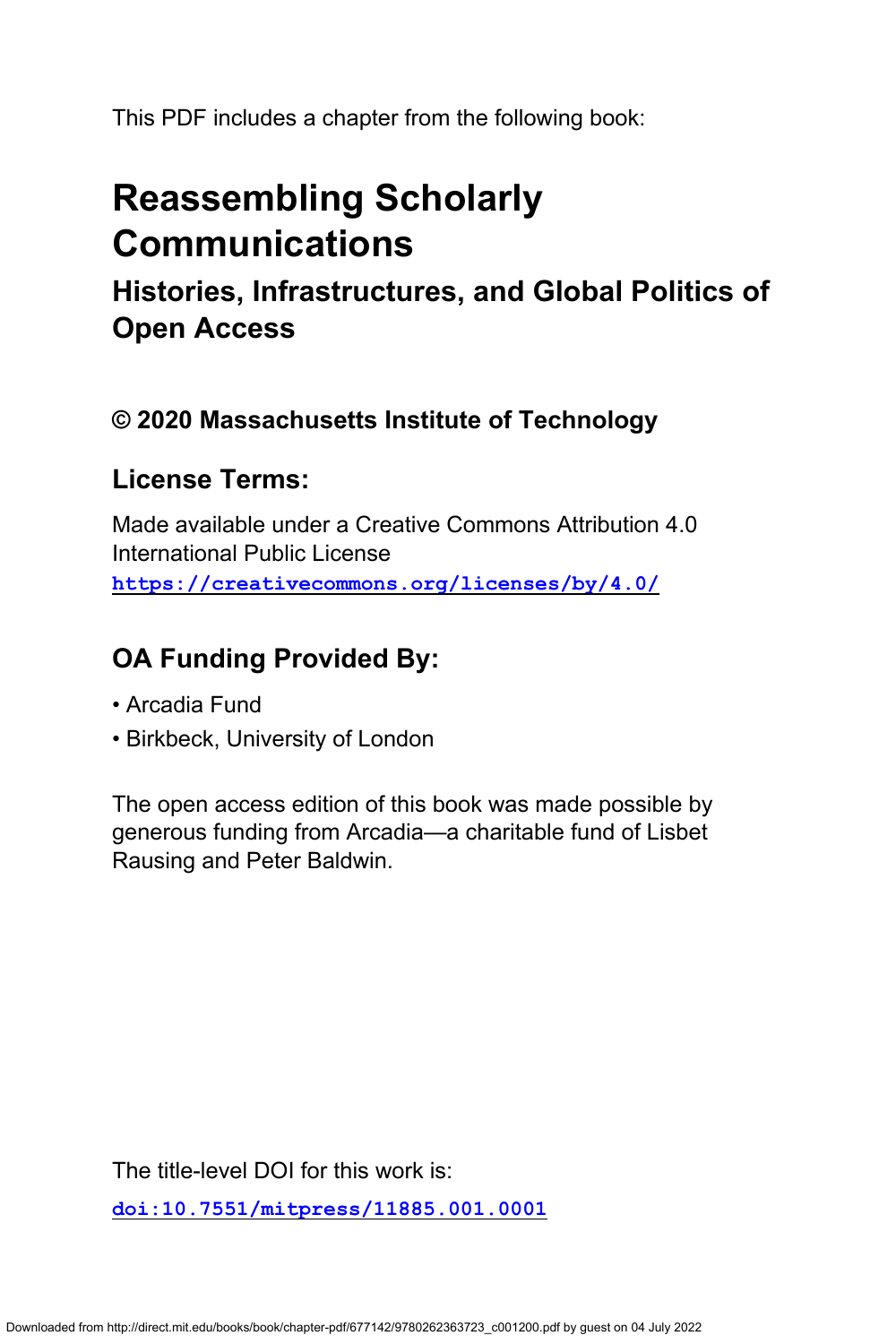#### **12 Open Access, "Publicity," and Democratic Knowledge**

#### **John Holmwood**

Barack Obama's stunning election victory in 2008 was the culmination of a campaign that was energized by social media networks, especially Facebook. Commentators hailed the new president's "virtual network of citizens."<sup>1</sup> As the 2016 presidential campaign began, it initially looked as if Bernie Sanders's bid for the Democratic nomination was following similar lines. However, as events unfolded it emerged that the impact of social media belonged to Donald Trump, to the "alt.Right" and a populist and nativist reaction against civil rights and equalities of opportunity.

In a short space of time, social media had moved from being a powerful means of social and political expression and democratic participation to something altogether darker. Whereas, in the first phase, communication on Facebook shared among "friends" was seen as extending networks of persuasion and influence, now "mining" of Facebook likes reveals psychological "traits" that could be targeted by well-funded political campaigns designed to get reluctant voters to the polls. "Authoritarian personalities," it seemed, could be directly addressed with messages that were specifically designed to offset their (relative) alienation from the political process.<sup>2</sup> Thus, a little known data analytics company, Cambridge Analytica, emerged as having provided a data base of "sympathizers" to the Trump campaign, as well as to the leave campaign for the British referendum on the European Union.<sup>3</sup>

Social media were no longer hailed simply as bringing about greater openness, but also manipulation. They were no longer a way of providing greater access to information necessary for informed decision-making but could also be a way of mobilizing "fake" information that could undermine expert knowledge. Everyone would be their own expert in a "post-truth" era. In fact, with everyone an expert, no one could be, and knowledge claims become reduced to expressions of "interests"—for example, those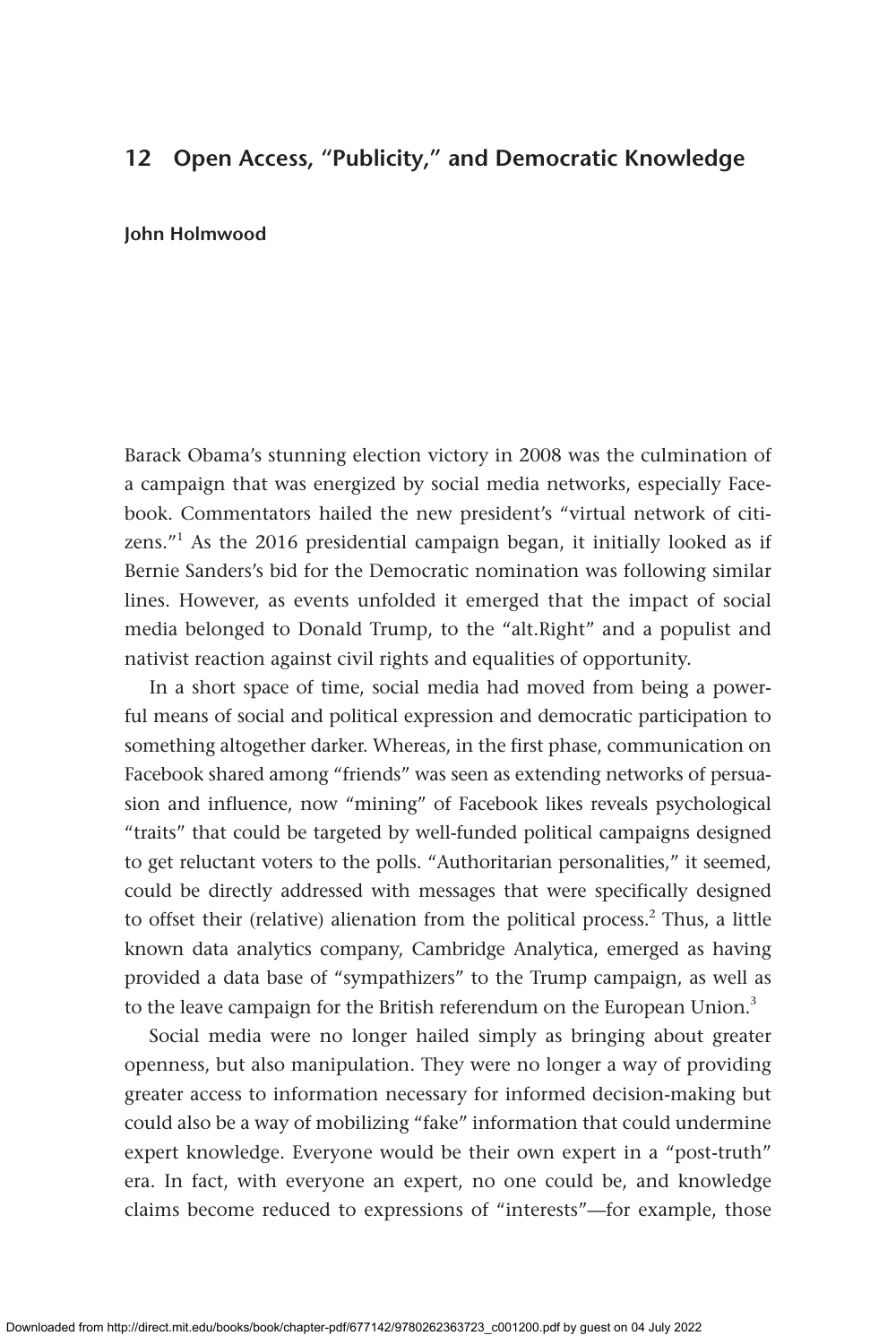of "elites," or "ordinary people." "People like us" also became a rallying call, one which has recently received academic respectability in arguments by Kaufmann and Goodhardt that "racial self-interest"—people like us should not be understood as racism, even where it represents the voice of the (relatively) privileged and is directed against others. $4$ 

Some of these issues have been taken up by Steve Fuller in his recent book, *Post-Truth: Knowledge as a Power Game*. 5 The idea of post-truth (or perhaps, more correctly, of multiple—competing and irresolvable—truths) has been widely seen as a consequence of the post-modern turn associated with late capitalism.<sup>6</sup> Put very simply, Fuller endorses the idea of posttruth as the logical conclusion of the arguments of the sociology of science and its deconstruction of philosophical attempts at demarcation—reason from emotion, knowledge from belief, and so on. For him, there is little to be gained from lamenting the situation and everything to be gained from joining the game. Post-truth, for Fuller, is nothing less than a consequence of the "democratization" of knowledge, especially in the context of social media and the internet where information and counterinformation is readily available. Fuller describes the new game in terms taken from Vilfredo Pareto's theory of the circulation of elites, where "establishment lions" represent organized power, patronage, and conformity, which is disrupted from time to time by "innovator/ speculator foxes." Professional organizations, journals, peer review, PhDs, doctoral programs, and so forth, are how a "monopoly" on knowledge claims is maintained and reproduced. The academy needs to get with the new game.

In this short chapter, I want to address these issues through an indirect route, albeit with the UK—more properly, England—and its universities as an exemplar of a new "knowledge regime" with potentially wider significance (depending on the extent to which its audit and other policies are diffused).<sup>7</sup> I don't think that the changing role of social media can be understood independently of changes in wider social structures of opinion formation and it is the latter that will be my focus. The problem, I will suggest, is less to do with how social media function and much more to do with separate changes to the social structures of expertise associated with neoliberalism.<sup>8</sup> For example, "fake news" has an older sibling, "rumor," which had previously been argued to provide some positive sociological functions, generating solidarity in moments of great anxiety or uncertainty.<sup>9</sup> However, "rumor" was stabilized and neutralized by "trusted" sources, frequently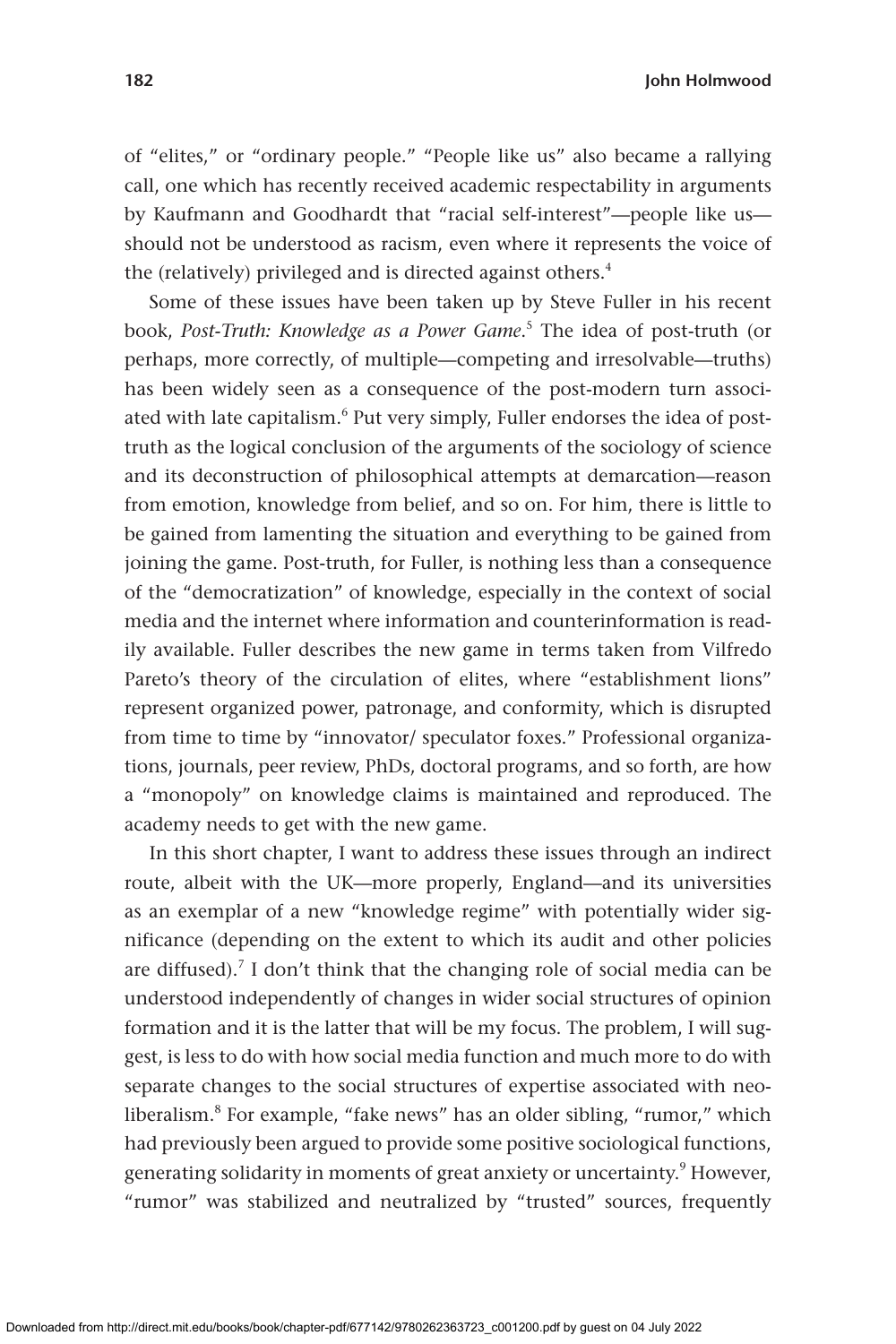associated with major institutions like those of public broadcasting and universities.

What has changed, I will suggest, is less that social media operating in the context of wider neoliberal public policies have put those institutions under challenge, and more that neoliberal policies have undermined their social role. I will illustrate my argument in the case of universities. I will begin from their status as institutions of the public sphere, as developed by Habermas in his groundbreaking study of early bourgeois civil society. In his introduction, McCarthy describes the public sphere as, "a sphere between civil society and the state, in which critical public discussion of matters of general interest … [came to be] … institutionally guaranteed."10 What is significant about this definition is that it stresses processes of opinion formation separately from mechanisms of political representation through institutions of the state. At the same time, it situates them between political representation and the other activities of members of society expressed through private associations, including the market exchanges of emerging capitalism. The public sphere, then, is distinct from both the market and the state. It is the space in which the university operates. $11$ 

As an institution of the public sphere, the university has multiple functions, giving rise to Clark Kerr's description of it as a "multiversity."12 Among these functions is its service to what the North American sociologist Talcott Parsons called the "citizenship complex" of modern societies.<sup>13</sup> Whereas the university had previously served the reproduction of elite culture—that is, a restricted public sphere—Parsons suggested that this was changed by developments in wider society (what he called the societal community): "The principle of equality has broken through to a new level of pervasiveness and generality. A societal community as basically composed of equals seems to be the 'end of the line' in the long process of undermining the legitimacy of … older, more particularistic ascriptive bases of membership."14

Parsons was conscious that the modern university resembled the modern corporation in terms of its scale. However, he rather neatly reversed the argument to suggest that it was the modern corporation that was becoming like the university in so far as "associational" (or collegial) modes of management followed from the separation of ownership from control. Managers were increasingly called upon to have a "political" role reconciling the different claims upon the organization, as a short-term orientation to profits was transcended.<sup>15</sup> In this way, management took on some of the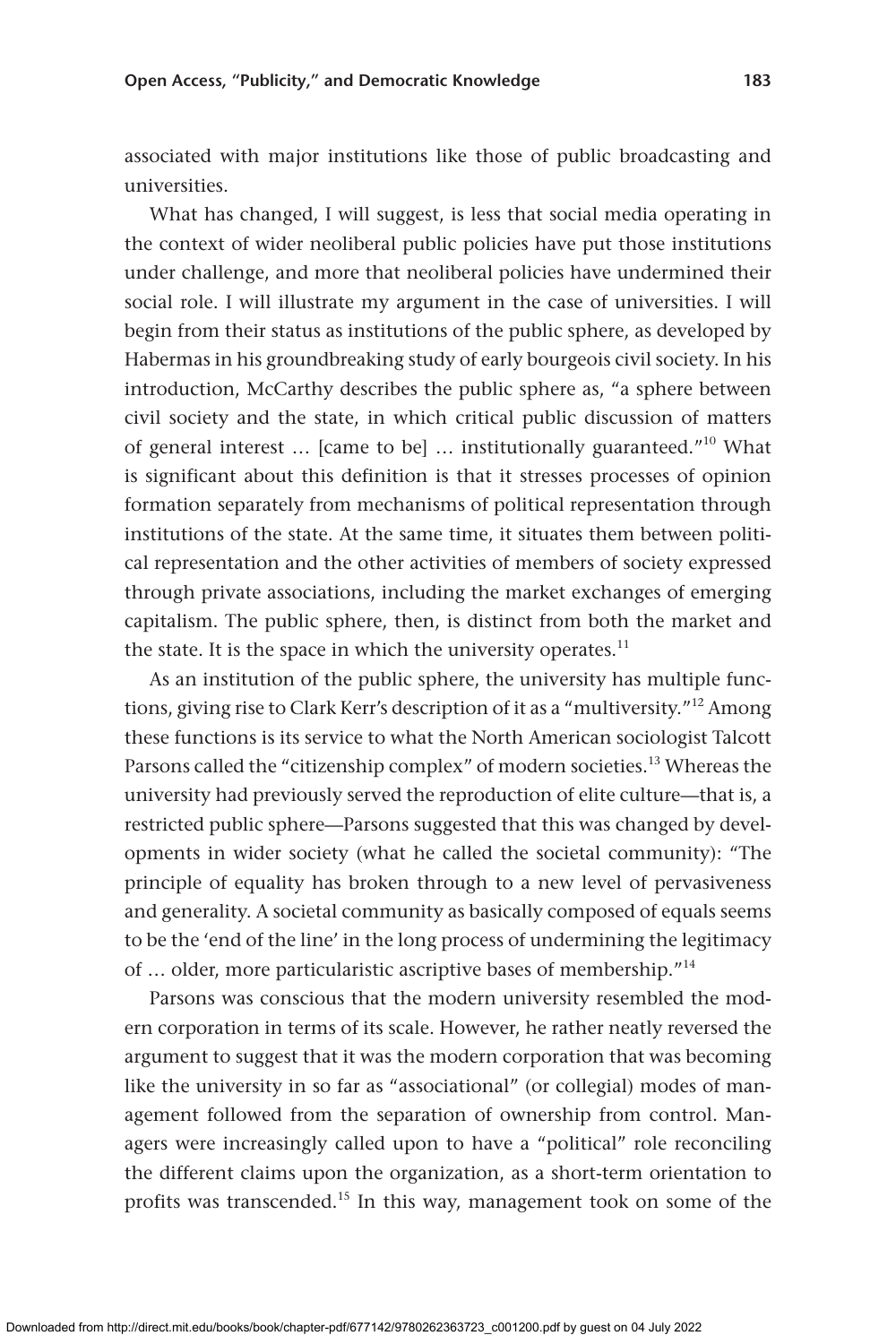characteristics of a profession, including being credentialized within university business schools. Parsons was writing before the neoliberal return to shareholder value as the governing principle of the corporation.

The university is also responsible for what Parsons calls the "cognitive complex" within modern societies; that is, the knowledge associated with an emergent knowledge society. However, that knowledge is at the service of the values that underpin the citizenship complex of the public sphere. While "professions" are the "outward" face of the knowledge society and its demand for specialized expertise, the university is increasingly the guarantor of the knowledge base of that expertise and its development through research. However, on this analysis, the professions do not represent a self-interest derived from their monopoly of warranted knowledge, but a public interest, organized under democratic values of a society of equals. In contrast, under neoliberalism, private interests aggregated through the market have become the definition of the public interest, while claims of public benefits realized through the public funding of higher education are represented as an ideological cover for the sectional interests of faculty (operating as a profession).

The characteristic of knowledge production in the modern university is that it should be produced through dialogue and collegiality, obeying norms of what Habermas calls communicative rationality.<sup>16</sup> Although the knowledge produced can be marketized through various kinds of application, the point is that it is, at its core, produced in a process unconstrained by the market or direct political power. To the extent that it is so constrained, then, its status as public knowledge is reduced to instrumental interests or political authority.

It is precisely the broader values of openness to criticism and revision that make universities and their academics particularly vulnerable to the claims of open access. The high cost of journal subscriptions and the limited access to university libraries, as much as the technical language of academic discourse, has served to restrict the extension of the ideals of communicative rationality. In this context, free open access represents a means of realizing those ideals, constituting the academy as a free, open-access, virtual library.

It is here that we can see the role of a different development of open access alongside private proprietary claims. In the UK, the driver of open access was less a democratic imperative than an economic imperative.<sup>17</sup> How might university research be made available to small and medium businesses? How might open access encourage academic researchers to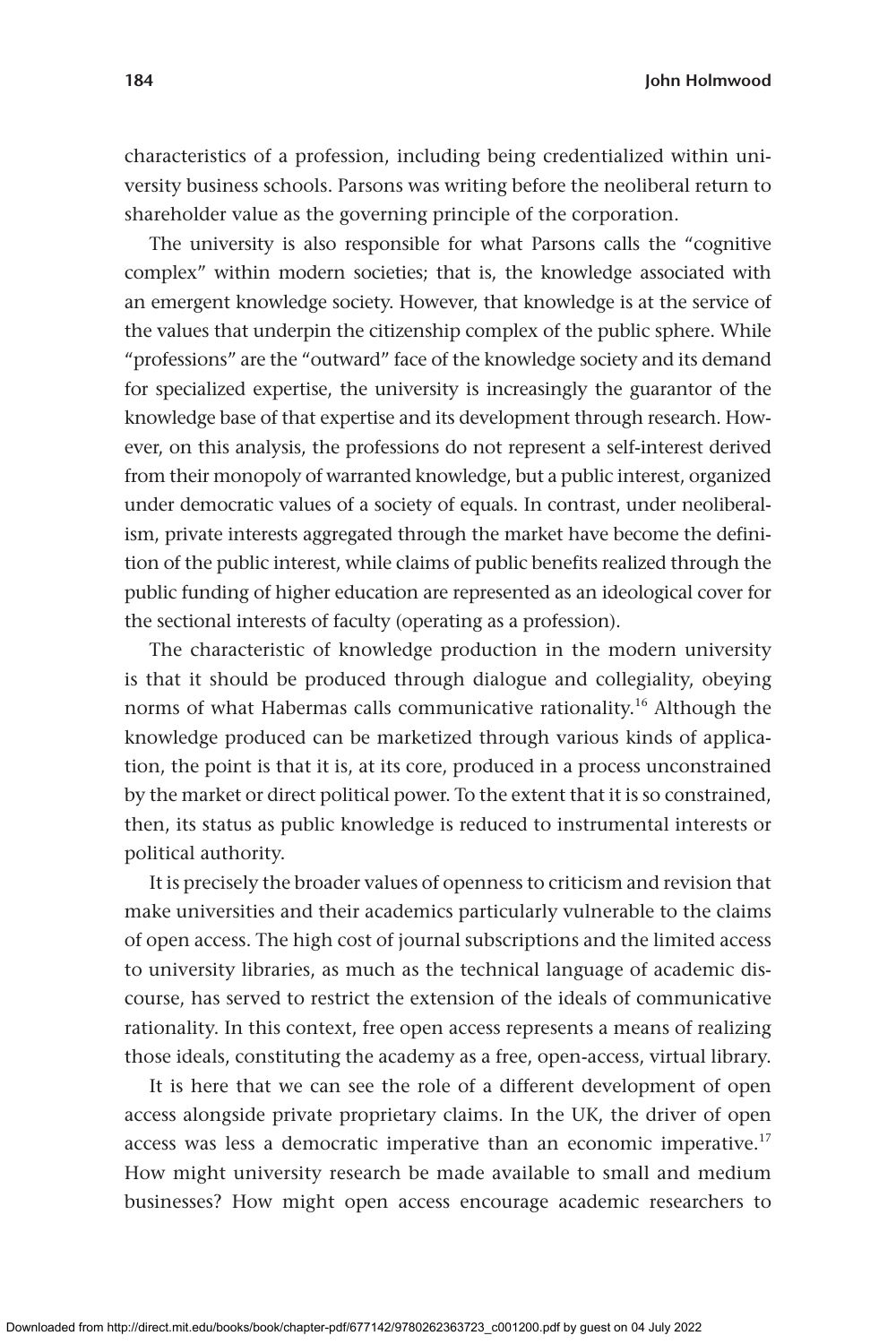commercialize their research through claims to intellectual property rights, claims made more imperative by open access to their findings?

In this way, the creation of a new academic commons as the completion of the democratic function of the university has faced a new enclosure movement. Thus, open data access provides a new possibility of data mixing and proprietary algorithms outside the public sphere. Indeed, as we shall see, it gives rise to the possibility of ceding the evaluation of public services to private data analytic companies. This arises in the context where commercial companies—for example, pharmaceutical firms—have been reluctant to commit to the publicity of data, especially those of negative outcomes associated with clinical trials.18 The use of commercial data analytics can now also take place within the academy itself, where data analytics companies offer data for the performance management of staff. In this way, collegiality is transformed into hierarchical management, where data-tracking points of performance are automatically generated by the ordinary activities of academic publishing, downloading, and citing. The audit regime of big data becomes inescapable at the same time as it becomes available to managers.

The wider context is the application of neoliberal policies to all public services, including universities themselves. This can be illustrated in policies for English higher education. The Jarrett Report of 1985 first introduced managerial practices from the private sector through the recommendation that departments should be treated as devolved cost centers. However, the search for market proxies has become more accentuated since the Browne Review and the various White Papers that have set out a new regulatory framework.<sup>19</sup> In effect, the only functions that are recognized for universities are the development of human capital and the enhancement of economic growth.

With regard to the first, it was proposed that since students were the beneficiaries of higher education, they should pay for their degrees through fees (supported by income-contingent loans). At the same time, for-profit providers would be allowed access to students with loans and would be allowed the title of university. In this way, single function, teaching-only, for-profit providers were allowed to compete with multifunction universities, potentially undermining the viability of those other functions in the name of competitive efficiency.

As far as research is concerned, the Government introduced the "impact agenda," where all publicly funded research should show a direct benefit for identifiable users. Whereas the logic of the teaching reforms was that *the*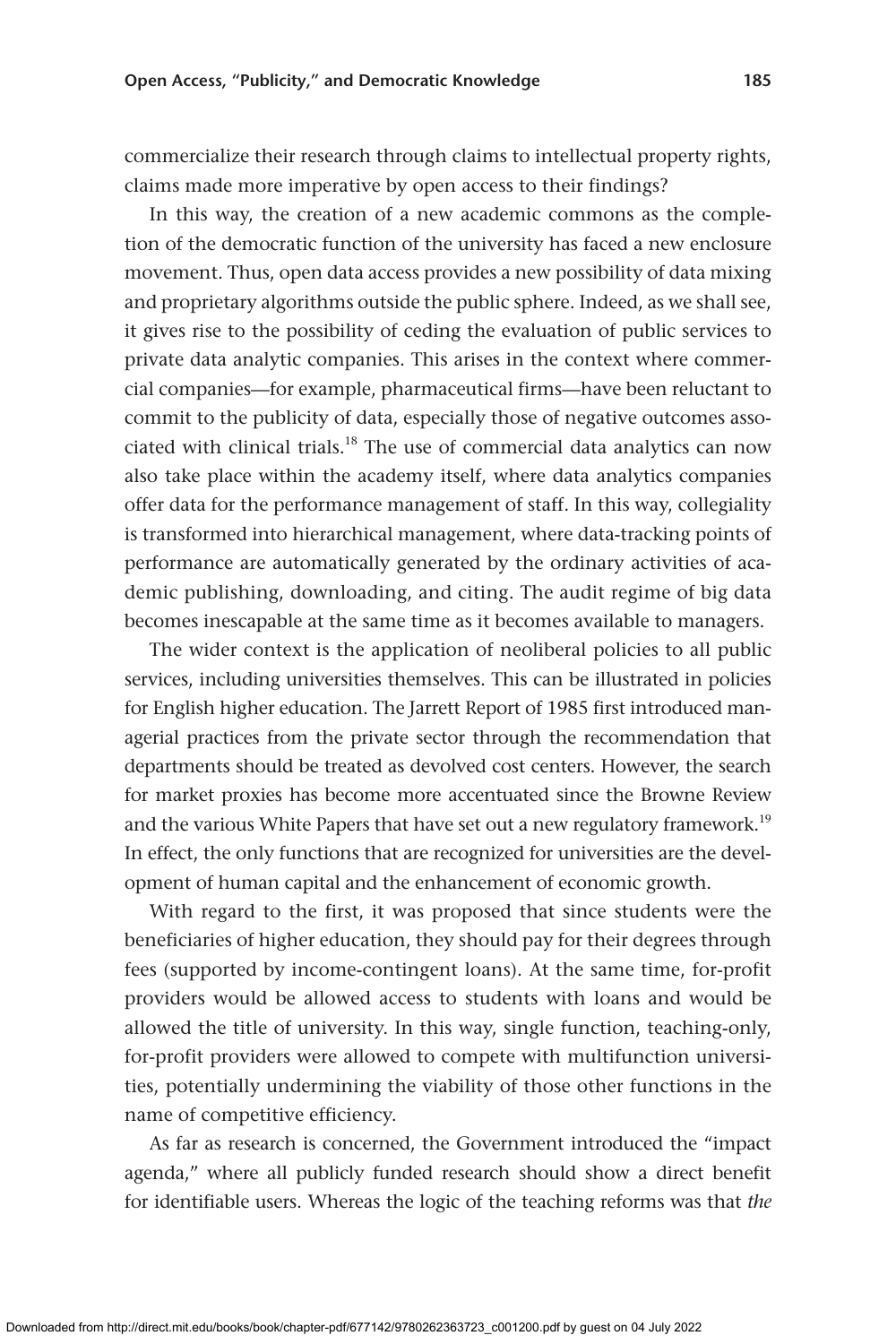*beneficiary should pay*, the logic of the impact agenda is the opposite. There should be no publicly funded research without a beneficiary, *but the beneficiary should not pay*. It might be argued that the taxpayer is the ultimate beneficiary of economic growth, but this would require the latter to be inclusive. Neoliberal public policies, in contrast, are associated with widening inequalities.<sup>20</sup>

The impact agenda, for example, recommends that research should be coproduced with beneficiaries. $^{21}$  In consequence, it proposes that research should be aligned with the interests of those beneficiaries and modified in order better to realize them. The intention of the impact agenda was to speed up the commercialization of research, or the time from idea to income. However, it does allow the beneficiaries to be noncommercial. In principle, this suggests that research might also be directed toward democratic ends, even where the democratic functions of universities are demoted. However, this misses the significance of wider changes to the public sphere.

Neoliberal policies have also encouraged public authorities to become commissioners of services rather than direct providers. The providers of public services are increasingly for-profit companies and charities. The latter, for their part, are also recommended to coprovide services together with for-profit companies. For example, academy schools are frequently set up as charities with back-office services provided by for-profit companies and consultancies. In this context, the putative "public good," or "social justice" focus of charities becomes attenuated, at just the moment that coproduction becomes a requirement of the impact agenda.

Michael Barber (member of the Browne Review,<sup>22</sup> former chief education adviser at Pearson, and now designated head of the new regulatory body, the Office for Students) regards these arrangements as following on from the disruptive effects of new technology, which are "unbundling" organizations.23 This unbundling includes not only the separation of teaching from research within universities, but also the creation of new research bodies and private consultancies outside universities, all seeking access to public funding and all potential agents within the coproduction of research.

This changing nature of civil society is well expressed in a report for the National Coalition for Independent Action:

the force of entering the welfare market, increasingly as bid candy, has had disastrous consequences for voluntary services and their ability to respond to community needs. The capitulation by many in the voluntary sector, including its national and local leadership bodies, to these government agendas has done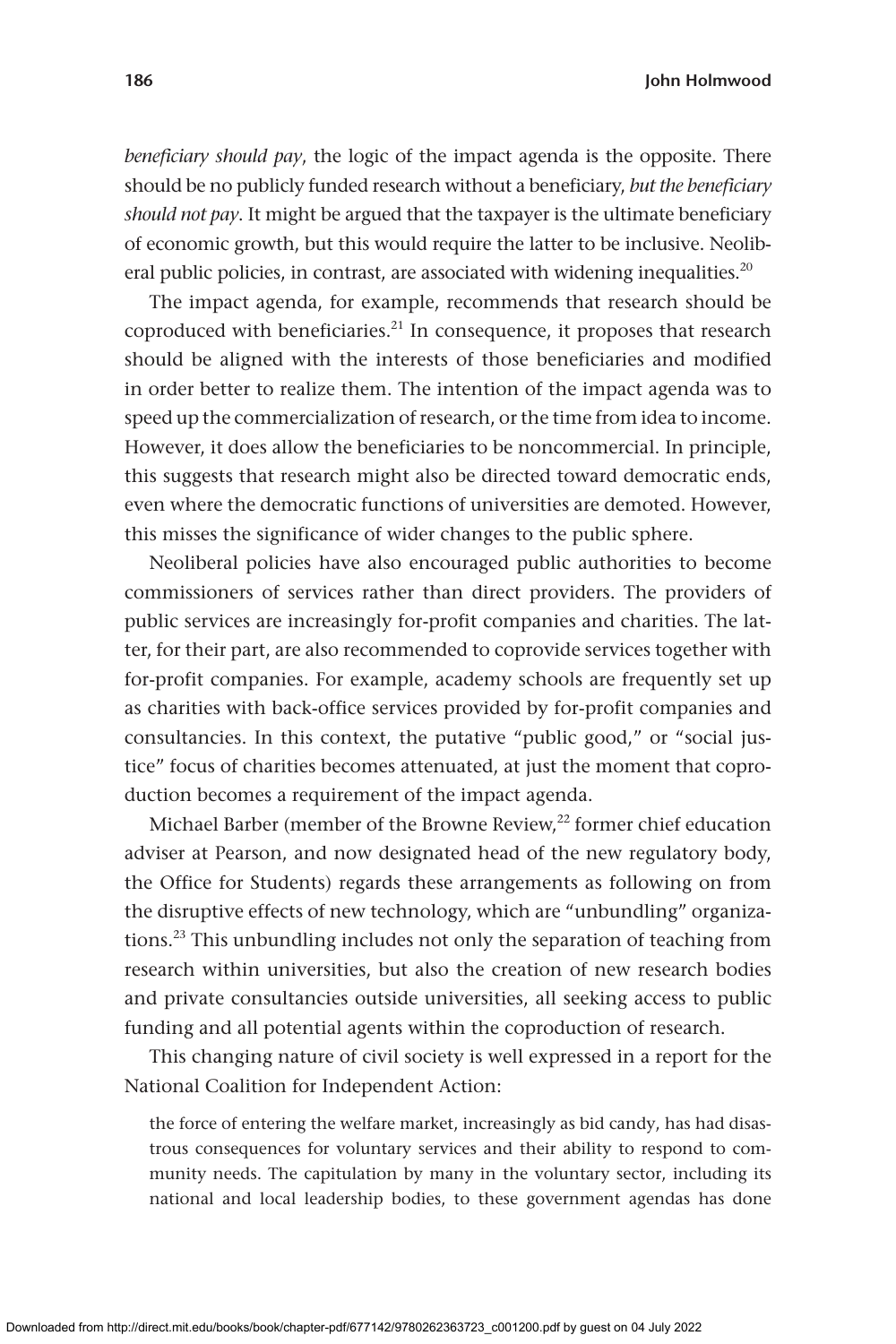much damage to the ability of voluntary organisations to work with and represent the interests of individuals and communities under pressure. Privatisation and co-option into the market is driving down the conditions of staff working in voluntary services, diminishing their role in advocacy and jeopardising the safety of people using such services.<sup>24</sup>

In effect, the impact agenda requires academics to align their research with private interests, rather than a general public interest. For the most part, academics have acceded to the wider environment that has eroded academic freedom and nonutilitarian claims about the public value of research. For example, the UK Academy of Social Sciences sponsored a Campaign for the Social Sciences, which lobbied MPs at the time of the 2015 general election. However, the value of social science it promoted was its benefit to policymakers and commercial organizations seeking to understand different aspects of the public's resistance to their endeavors.<sup>25</sup> It will be recalled that this was an election in which the Conservative Party manifesto committed a Conservative government to holding a referendum on leaving the European Union, yet there was no mention of social science research facilitating public debate.

In Donald Trump's campaign for the presidency (and his conduct of office since) and the campaigns for the UK to leave the European Union, expertise was disparaged as self-interested and social media used to promote fake news, much to the dismay of many commentators; perhaps, especially, academics. Yet I have suggested that the attachment of expertise to interests has been a gradual process within the academy as neoliberal policies for higher education have been promoted. As Chris Newfield argues, the university has been privatized, where neoliberalism favors the market over professionalism, regarding the latter as a monopolistic producer interest.<sup>26</sup>

Yet acceding to a neoliberal project for universities—"putting the studentconsumer at the heart of the system"—opens the university to a wider neoliberal project. The neoliberal preference for markets also involves the representation of professional organization as a monopolistic producer interest. This is precisely what Fuller sets out in the justification of posttruth. He calls post-truth a consequence of democratization, but he conflates self-determination within the market and democracy. We can understand the conflation by going back to an older sociological (pragmatist) understanding of democracy in terms of "publics" and discursive processes of decision-making. The wider project of neoliberalism is to displace publics with markets, and thus the displacement of democracy itself by the market.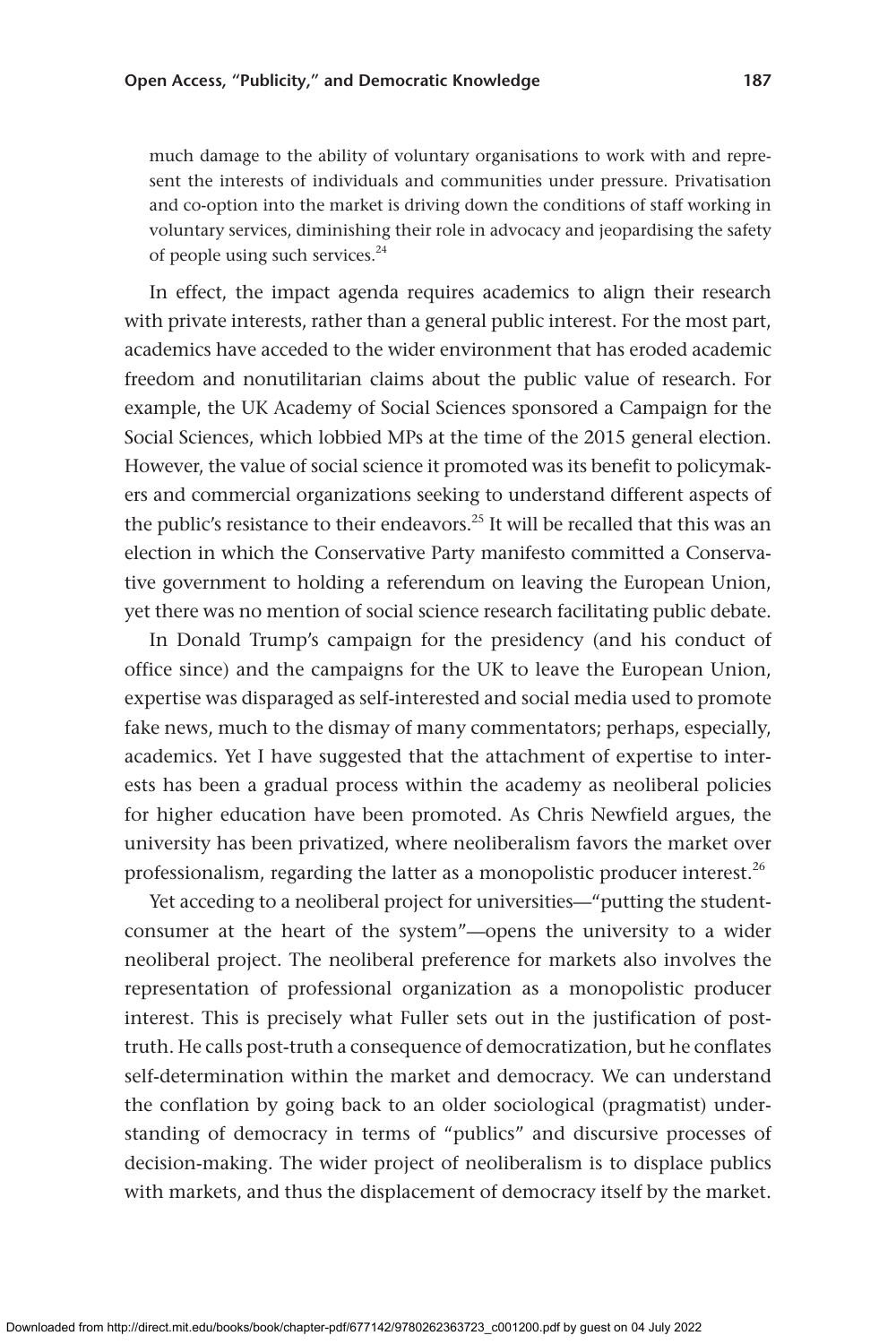Little wonder that a "hollowed out" public sphere is vulnerable to populism. And part of the hollowing out of the public sphere is the privatization of the public university. In the history of reflection on the nature of the university, the figure of Kant reigns large—the faculty of philosophy, for him, was emblematic of the university's relation to truth. Without irony, Fuller suggests that the emblem of the university in the age of post-truth is the business school, writing, "if any part of the university deserves to carry the torch for anti-expertism, it is business schools."<sup>27</sup>

It is associational relations of civil society that provide a defense against populism at the same time that neoliberalism requires populism as its supplement. Thus, Donald Trump promotes corporate interests in the name of populism; while in the UK, a hard neoliberal Brexit is promoted in the name of "taking back control." The problem at hand is not that of the potentially malign role of social media, but of a broken public sphere. I began this article with a brief discussion of David Goodhardt. He has coined the terms "somewhere" and "nowhere" to characterize a new political division between those rooted in place (and nation) and those who represent unrooted elite values.<sup>28</sup> This makes it difficult to understand how a populism grounded in the former can be made to serve corporate interests. However, his distinction echoes an older one put forward by the sociologist Alvin Gouldner, in order to understand the new "associational" corporation, that of "cosmopolitans" and "locals."<sup>29</sup> The former were those with professional expertise deriving from outside the corporation, while "locals" were those whose careers depended on the corporation. The latter were integrated with the hierarchy of the corporation and suspicious of the former. In this context, academics are the quintessential "cosmopolitans," but we are increasingly under pressure to be "locals" (acting to sustain our corporate "brand").

The new populist "localism" is one that subverts "cosmopolitanism." However, it is not "elites" that are its target but public values, including those of the university and its functions of critique. It is in the latter context that open access now functions to provide data for private companies providing managerial consultancy to a new polity run as an exercise in public relations.

#### **Notes**

1. Soumitra Dutta and Matthew Fraser, "Barack Obama and the Facebook Election," *US News & World Report*, November 19, 2008, [https://www.usnews.com/opinion](https://www.usnews.com/opinion/articles/2008/11/19/barack-obama-and-the-facebook-election) [/articles/2008/11/19/barack-obama-and-the-facebook-election.](https://www.usnews.com/opinion/articles/2008/11/19/barack-obama-and-the-facebook-election)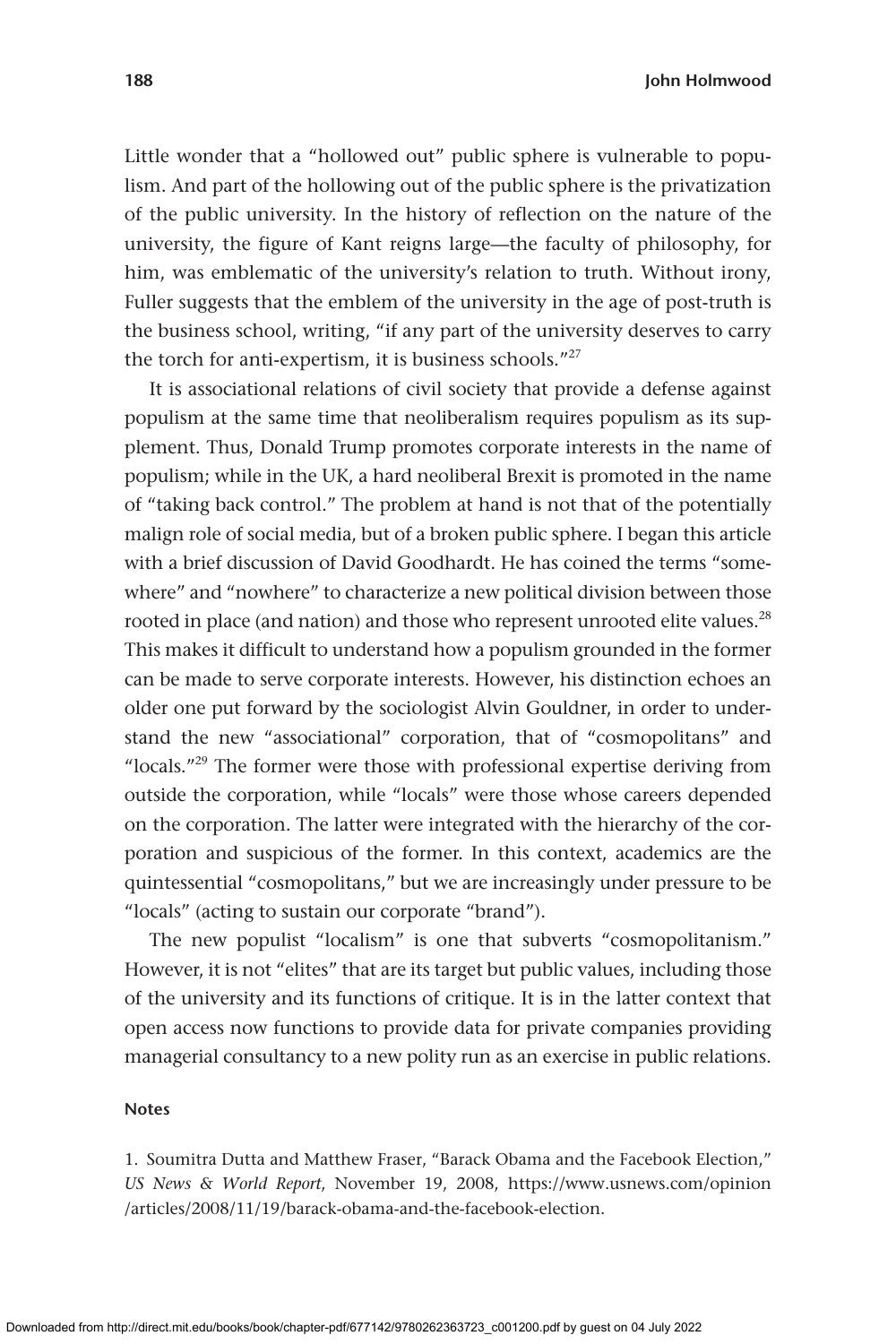2. See Ronald F. Inglehart and Pippa Norris, "Trump, Brexit, and the Rise of Populism: Economic Have-Nots and Cultural Backlash," SSRN Scholarly Paper (Rochester, NY: Social Science Research Network, July 29, 2016), [https://papers.ssrn.com](https://papers.ssrn.com/abstract=2818659) [/abstract](https://papers.ssrn.com/abstract=2818659)=2818659.

3. See Hannes Grassegger and Mikael Krogerus, "The Data That Turned the World Upside Down," *Vice* (blog), January 28, 2017, [https://www.vice.com/en\\_us/article](https://www.vice.com/en_us/article/mg9vvn/how-our-likes-helped-trump-win) [/mg9vvn/how-our-likes-helped-trump-win](https://www.vice.com/en_us/article/mg9vvn/how-our-likes-helped-trump-win). It was less the ideology of Brexit that inspired the Trump campaign than the techniques of campaigning. Differences in the use of Facebook by the Obama campaign and by Cambridge Analytica have been analysed by Manuela Tobias, "Comparing Facebook Data Use by Obama, Cambridge Analytica," PolitFact, March 22, 2018, [https://www.politifact.com/truth](https://www.politifact.com/truth-o-meter/statements/2018/mar/22/meghan-mccain/comparing-facebook-data-use-obama-cambridge-analyt/) [-o-meter/statements/2018/mar/22/meghan-mccain/comparing-facebook-data-use](https://www.politifact.com/truth-o-meter/statements/2018/mar/22/meghan-mccain/comparing-facebook-data-use-obama-cambridge-analyt/) [-obama-cambridge-analyt/](https://www.politifact.com/truth-o-meter/statements/2018/mar/22/meghan-mccain/comparing-facebook-data-use-obama-cambridge-analyt/). The differences turn on the consent protocols, where the Obama campaign told potential subscribers what data and how their data would be used, whereas Cambridge Analytica did not.

4. See Eric Kaufmann, "'Racial Self-Interest' Is Not Racism," *Policy Exchange* (blog), 2017, <https://policyexchange.org.uk/publication/racial-self-interest-is-not-racism/>. For further discussion, see, John Holmwood, "Claiming Whiteness," *Ethnicities* 20, no. 1, 2020.

5. Steve Fuller, *Post-Truth: Knowledge as a Power Game* (New York: Anthem Press, 2018).

6. Fredric Jameson, *Postmodernism, or, The Cultural Logic of Late Capitalism* (London: Verso, 1991).

7. Higher education is a devolved responsibility in the UK and recent reforms to higher education have applied most comprehensively to England, although those associated with research are more wide-ranging.

8. For present purposes, neoliberalism will be defined as a political commitment to private property, markets, and deregulation. In this context, it represents a form of political ideology governing public policy. Its hegemonic role is consistent with criticisms of economists and their expertise.

9. Dan E. Miller, "Rumor: An Examination of Some Stereotypes," *Symbolic Interaction* 28, no. 4 (2005): 505–519, [https://doi.org/10.1525/si.2005.28.4.505.](https://doi.org/10.1525/si.2005.28.4.505)

10. Thomas McCarthy, "Introduction," in *The Structural Transformation of the Public Sphere: An Inquiry into a Category of Bourgeois Society*, by Jürgen Habermas (Cambridge, MA: The MIT Press, 1989), xi.

11. For a detailed elaboration of these arguments, see John Holmwood, "The University, Democracy and the Public Sphere," *British Journal of Sociology of Education* 38, no. 7 (2017): 927–942, <https://doi.org/10.1080/01425692.2016.1220286>.

12. Clark Kerr, *The Uses of the University* (Cambridge, MA: Harvard University Press, 2001).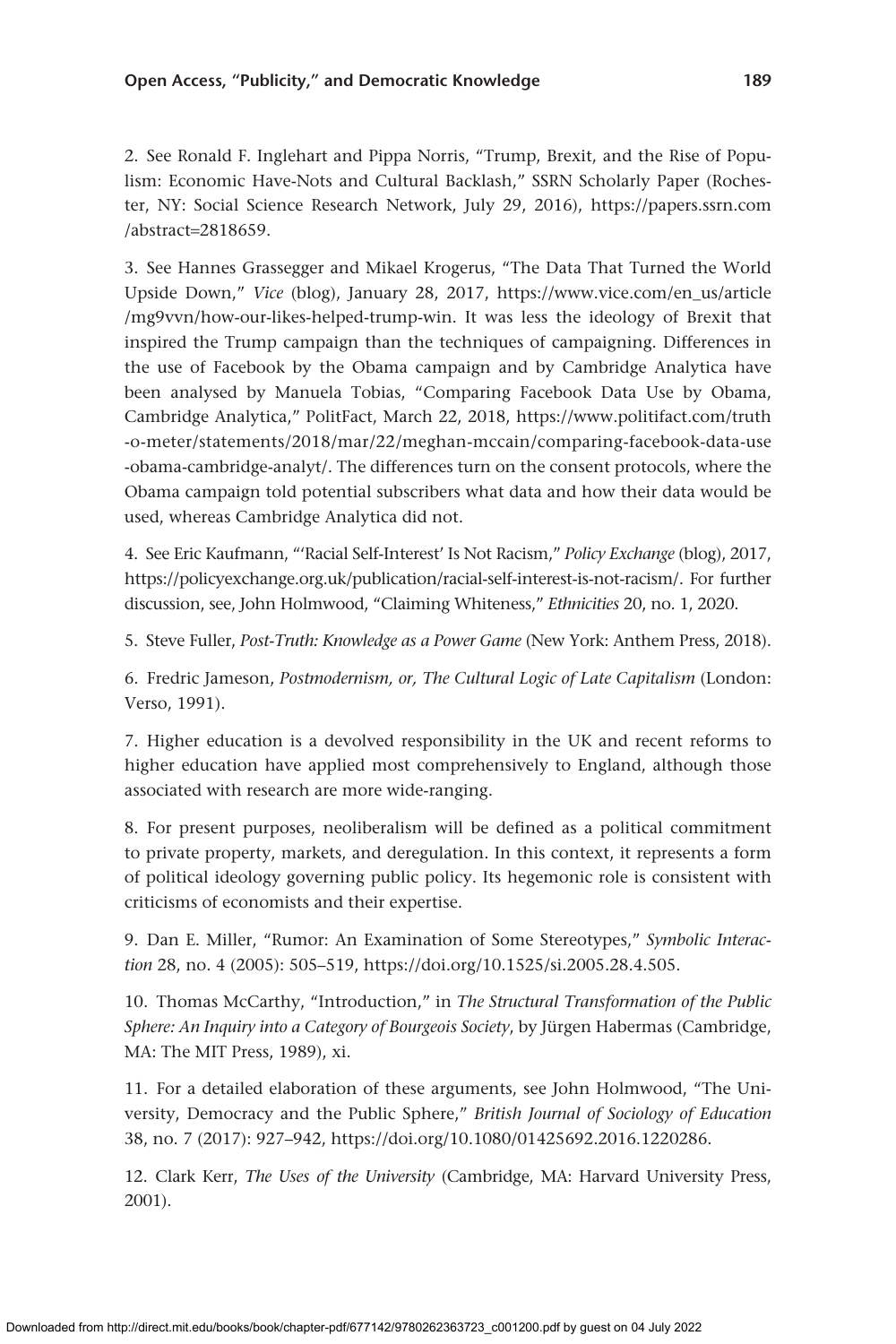13. Talcott Parsons, *The System of Modern Societies*, Foundations of Modern Sociology Series (Englewood Cliffs, NJ: Prentice-Hall, 1971).

14. Parsons, *The System of Modern Societies*, 119.

15. Howard Brick, *Transcending Capitalism: Visions of a New Society in Modern American Thought* (Ithaca, NY: Cornell University Press, 2006).

16. Jürgen Habermas, *The Theory of Communicative Action*, trans. Thomas McCarthy, vol. 2. (Cambridge: Polity, 1987).

17. Working Group on Expanding Access to Published Research Findings ("Finch Group"), "Accessibility, Sustainability, Excellence: How to Expand Access to Research Publications."

18. See, for example, Vasee S. Moorthy et al., "Rationale for WHO's New Position Calling for Prompt Reporting and Public Disclosure of Interventional Clinical Trial Results," *PLOS Medicine* 12, no. 4 (2015): e1001819, [https://doi.org/10.1371/journal](https://doi.org/10.1371/journal.pmed.1001819) [.pmed.1001819.](https://doi.org/10.1371/journal.pmed.1001819)

19. See Edmund John Philip Browne, "Securing a Sustainable Future for Higher Education: An Independent Review of Higher Education Funding and Student Finance," Department for Business, Innovation and Skills, 2010, [https://www.gov.uk](https://www.gov.uk/government/publications/the-browne-report-higher-education-funding-and-student-finance) [/government/publications/the-browne-report-higher-education-funding-and-student](https://www.gov.uk/government/publications/the-browne-report-higher-education-funding-and-student-finance) [-finance;](https://www.gov.uk/government/publications/the-browne-report-higher-education-funding-and-student-finance) Department for Business, Innovation and Skills, "Students at the Heart of the System.," 2011, [https://assets.publishing.service.gov.uk/government/uploads/system](https://assets.publishing.service.gov.uk/government/uploads/system/uploads/attachment_data/file/31384/11-944-higher-education-students-at-heart-of-system.pdf) [/uploads/attachment\\_data/file/31384/11-944-higher-education-students-at-heart-of](https://assets.publishing.service.gov.uk/government/uploads/system/uploads/attachment_data/file/31384/11-944-higher-education-students-at-heart-of-system.pdf) [-system.pdf;](https://assets.publishing.service.gov.uk/government/uploads/system/uploads/attachment_data/file/31384/11-944-higher-education-students-at-heart-of-system.pdf) Department for Business, Innovation and Skills, "Success as a Knowledge Economy: Teaching Excellence, Social Mobility and Student Choice," 2016, [https:](https://assets.publishing.service.gov.uk/government/uploads/system/uploads/attachment_data/file/523396/bis-16-265-success-as-a-knowledge-economy.pdf) [//assets.publishing.service.gov.uk/government/uploads/system/uploads/attachment\\_](https://assets.publishing.service.gov.uk/government/uploads/system/uploads/attachment_data/file/523396/bis-16-265-success-as-a-knowledge-economy.pdf) [data/file/523396/bis-16-265-success-as-a-knowledge-economy.pdf](https://assets.publishing.service.gov.uk/government/uploads/system/uploads/attachment_data/file/523396/bis-16-265-success-as-a-knowledge-economy.pdf).

20. In its advocacy for inclusive growth, the Organisation for Economic Co-operation and Development (OECD), for example, argues that, "Inclusive growth is economic growth that creates opportunity for all segments of the population and distributes the dividends of increased prosperity, both in monetary and non-monetary terms, fairly across society. In many countries, people have not seen their incomes rise for years. The gap between rich and poor has widened, with those at the top capturing the 'lion's share' of growth." See OECD, "Inclusive Growth," accessed May 10, 2019, [http://www.oecd.org/inclusive-growth/#inequality-puts-our-world-at-risk.](http://www.oecd.org/inclusive-growth/#inequality-puts-our-world-at-risk)

21. See Research Councils UK, "Pathways to Impact," n.d., [http://www.rcuk.ac.uk](http://www.rcuk.ac.uk/innovation/impacts/) [/innovation/impacts/.](http://www.rcuk.ac.uk/innovation/impacts/)

22. Alternatively known as the Independent Review of Higher Education Funding and Student Finance, chaired by Lord Browne of Madingley, the former chief executive of BP. This review considered and determined the future direction of higher education funding in England. See note 19.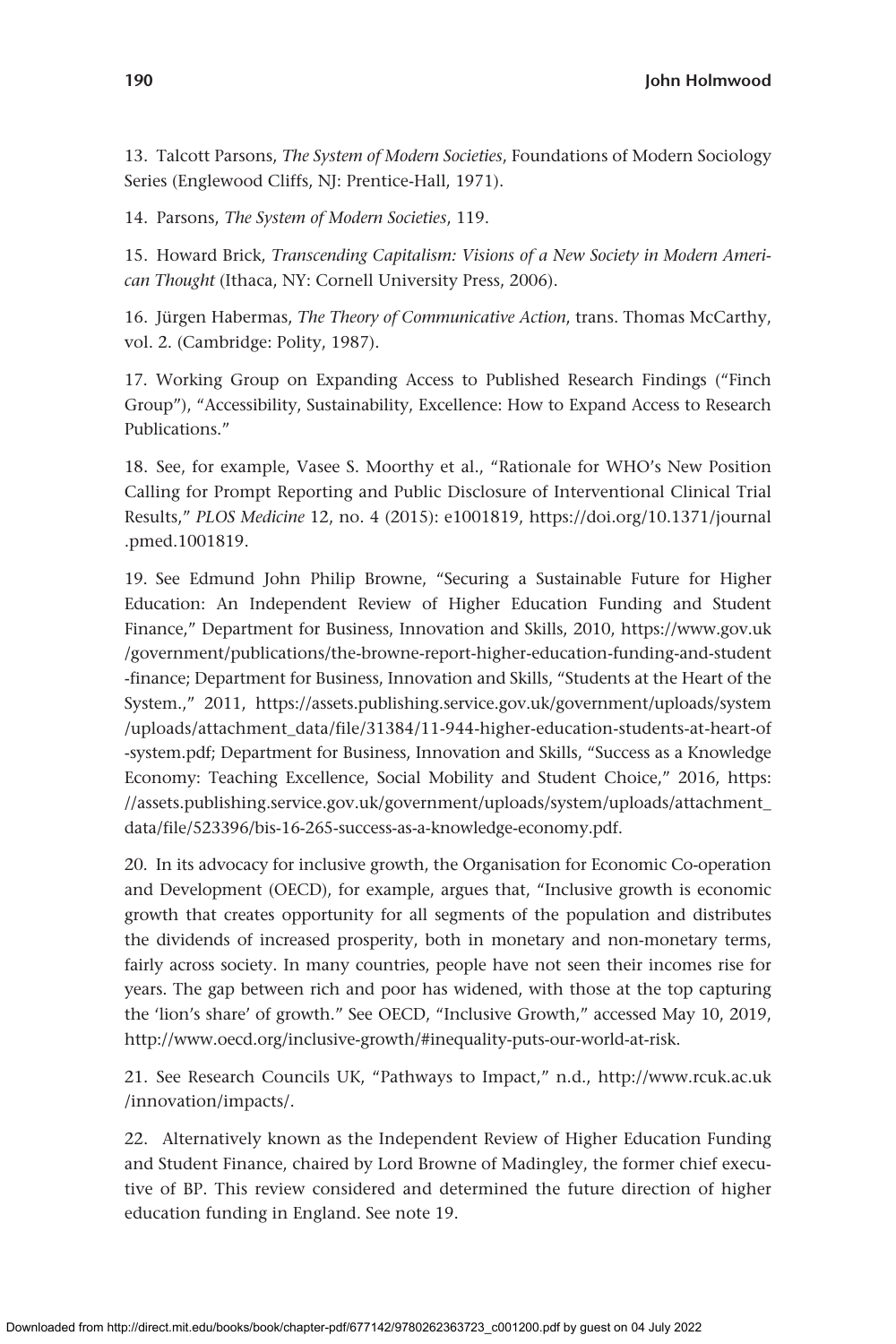23. Michael Barber, Katelyn Donnelly, and Saad Rizvi, "An Avalanche Is Coming: Higher Education and the Revolution Ahead" (Institute for Public Policy Research, 2013), [https://s3.amazonaws.com/avalanche-assets/avalanche-is-coming\\_Mar2013\\_10432.pdf.](https://s3.amazonaws.com/avalanche-assets/avalanche-is-coming_Mar2013_10432.pdf)

24. Penny Waterhouse, "Homes for Local Radical Action: The Position and Role of Local Umbrella Groups" (National Coalition for Independent Action, Inquiry into the Future of Voluntary Services, June 2014), 2, [http://www.independentaction.net](http://www.independentaction.net/wp-content/uploads/sites/8/2014/08/Role-of-local-umbrella-groups-final.pdf) [/wp-content/uploads/sites/8/2014/08/Role-of-local-umbrella-groups-final.pdf.](http://www.independentaction.net/wp-content/uploads/sites/8/2014/08/Role-of-local-umbrella-groups-final.pdf)

25. Campaign for Social Science, "The Business of People: The Significance of Social Science over the Next Decade" (SAGE, 2015), [https://campaignforsocialscience.org](https://campaignforsocialscience.org.uk/businessofpeople/) [.uk/businessofpeople/](https://campaignforsocialscience.org.uk/businessofpeople/). Among its statements are, "Advancing and applying science depends on profits, policies, markets, organisations and attitudes" (from the executive summary); "The study of public values and attitudes is vital, too, especially when innovation prompts uncertainties and concerns, as with genetically modified crops or shale gas extraction" (page 6); and "without a better grasp of people, technological advances may be frustrated, or blocked, and fail to realise their potential" (page 5).

26. Christopher Newfield, *The Great Mistake: How We Wrecked Public Universities and How We Can Fix Them* (Baltimore, MD: Johns Hopkins University Press, 2016). For discussion of the parallels with the UK, see John Holmwood, "Inegalitarian Populism and the University: British Reflections on Newfield's *The Great Mistake: How We Wrecked Public Universities and How We Can Fix Them," British Journal of Sociology*, 69, no. 2 (2018).

27. Fuller, *Post-Truth*, 22.

28. David Goodhart, *The Road to Somewhere: The Populist Revolt and the Future of Politics* (London: Hurst & Company, 2017).

29. Alvin W. Gouldner, "Cosmopolitans and Locals: Toward an Analysis of Latent Social Roles," *Administrative Science Quarterly* 2, no. 3 (1957): 281, [https://doi.org/10](https://doi.org/10.2307/2391000) [.2307/2391000.](https://doi.org/10.2307/2391000)